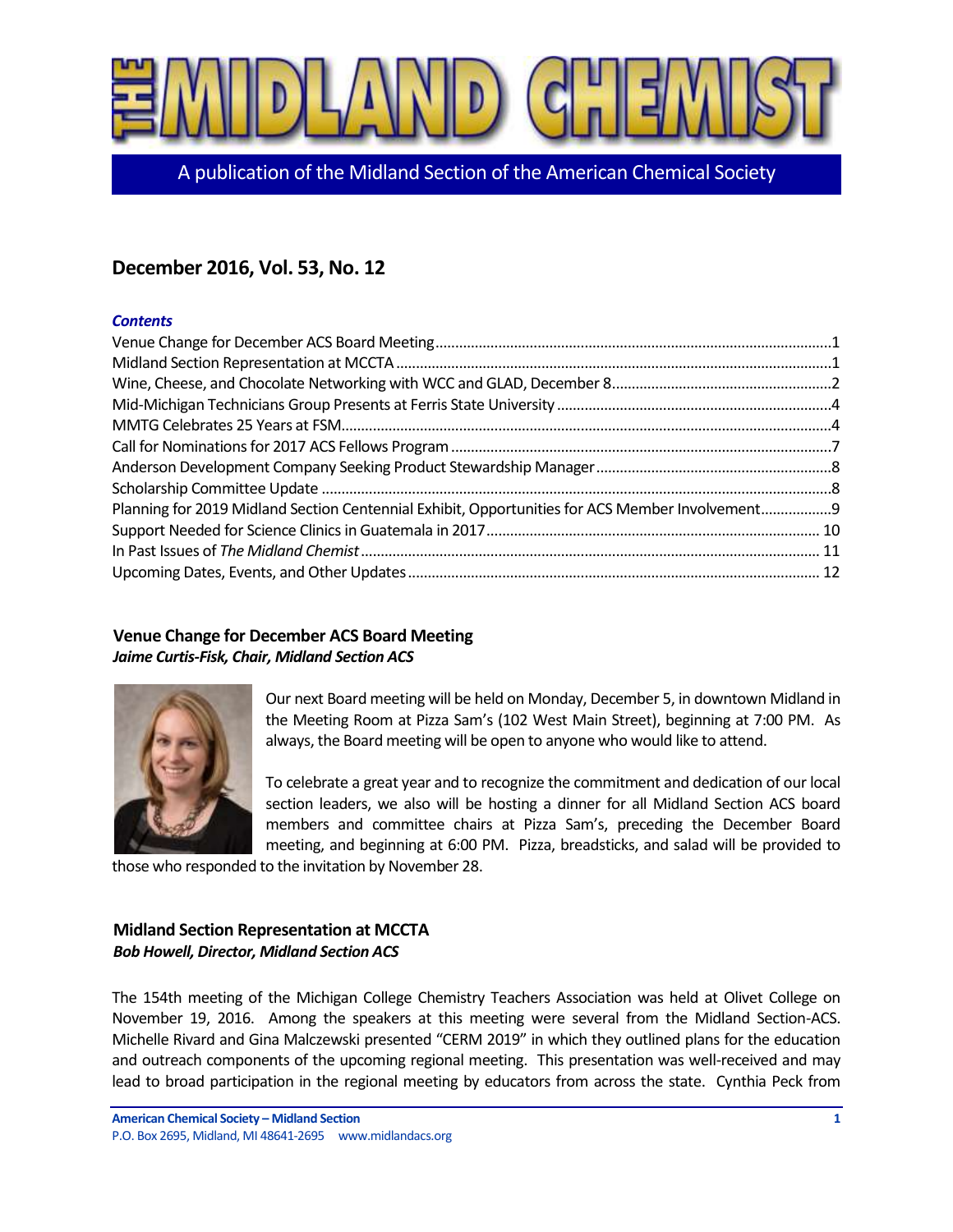Delta College presented, "Solving the Puzzle of Laboratory Learning for Students with Autism Spectrum Disorders" in which she discussed strategies for dealing with the increasing number of autistic students coming to college. Peter Larkowski, also from Delta College, presented, "My Experiences with a Flipped General Chemistry Classroom". He described the potential advantages of this approach for improving student learning and indicated that the greatest challenge was getting students to accept responsibility for their learning. Alan Zombeck from Delta College presented, "Using the Scientific Method for Student Self-Assessment" in which he described a method for ensuring that students accept responsibility for their learning and acknowledging that the greatest key to success is effort. Bob Howell from Central Michigan University (CMU) presented, "Polymers in the Undergraduate Chemistry Curriculum". He discussed the new ACS-Committee on Professional Training requirement for inclusion of polymeric materials in the undergraduate chemistry curriculum for approved programs and provided several examples of how this has been successfully accomplished in the beginning organic chemistry course at CMU.

## <span id="page-1-0"></span>**Wine, Cheese, and Chocolate Networking with WCC and GLAD, December 8** *Vennesa Williams, Women Chemists Committee, Midland Section ACS*



Come enjoy some wine, cheese, and chocolate hosted by the ACS Midland Section's Women Chemists Committee (WCC) and the GLAD Network, at The Gourmet Cupcake Shoppe and Green Gourmet Café.

All friends and family are invited to share in this evening of networking and fun.

- Date: Thursday, December 8, 2016
- Time: 6:30 8:00 PM
- Location: The Gourmet Cupcake Shoppe and Green Gourmet Café, 1908 South Saginaw Road, Midland



Feel free to bring your own favorite wine, cheese, or even chocolate, and we will show you what to pair it with. Contact Vennesa Williams at [vowilliams@dow.com](mailto:vowilliams@dow.com) for more information or for any questions. Please see event flyer on page 3.

The Women Chemists Committee (WCC) serves the membership of the American Chemical Society. Our mission is to be leaders in attracting, developing, promoting, and advocating for women in the chemical sciences in order to positively impact society and the profession.

The Gays, Lesbians and Allies at Dow (GLAD) Network aims to foster a safe, inclusive, supportive and open working environment for all employees regardless of sexual orientation, gender identity or gender expression.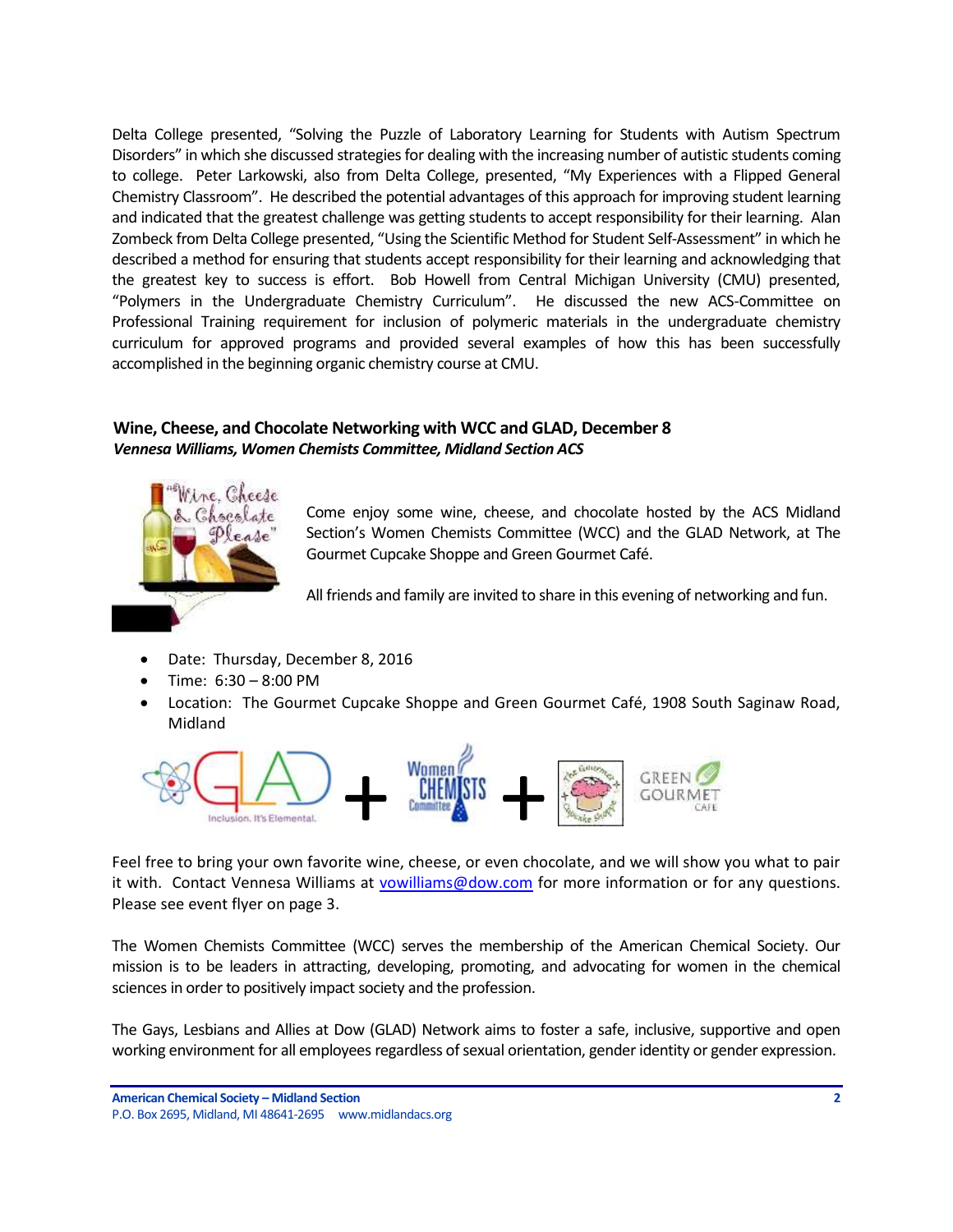# Wine, Cheese, Chocolate, and Networking with WCC + GLAD



Come enjoy some Wine, Cheese and Chocolate hosted by the ACS Midland Section's Women Chemists Committee (WCC) and the GLAD Network at Green Gourmet Café.

Featuring conversations with Senior Leaders from local universities and industry on diversity and inclusion in the workplace. Also, come see a special wine presentation by Cork 'N' Ale.



14% discount offered on case purchases

When: Thursday December 8th

Time: 6:30 - 8:00 pm

Location: The Gourmet Cupcake Shoppe and Green Gourmet Café, 1908 S. Saginaw Rd.

Space is limited, please RSVP by visiting: https://goo.gl/forms/ThYyvN7K3tdD47sr2 For more information, contact Vennesa Williams (vowilliams@dow.com).

**American Chemical Society – Midland Section** P.O. Box 2695, Midland, MI 48641 -2695 www.midlandacs.org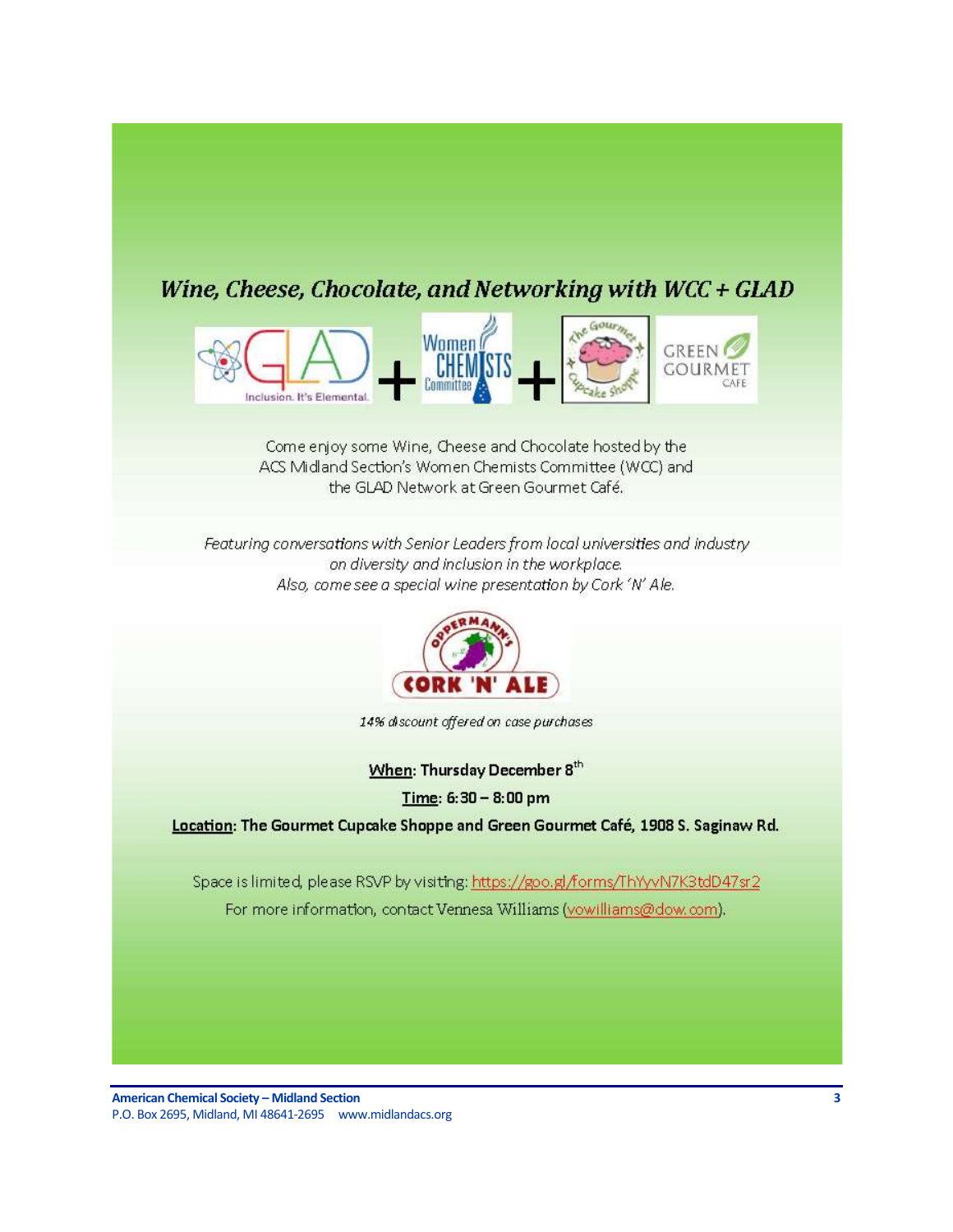## <span id="page-3-0"></span>**Mid-Michigan Technicians Group Presents at Ferris State University** *Jeff Seifferly, 2016 MMTG Co-Chair*

Jake Remacle (MMTG Secretary) and Jeff Seifferly (MMTG Co-Chair) recently presented to the ACS Student Group, Faculty members, and other guests at Ferris State University (FSU). We approached FSU with our MMTG presentation and they were quite eager to host our visit. We initially met with Teddi Stothers, the Industrial Chemical Technology Program (ICT) student that coordinated our visit, Jeffrey Reardon, the President of the ACS student group, Bill Killian – Professor Physical Sciences Department and Coordinator of the ICT Program, and Dr. Pasquale DiRaddo, Professor of Organic Chemistry and ACS Student Chapter Advisor.

As a graduate of the ICT Program at FSU, Jake described his education, his subsequent employment, additional education level achieved and ultimately his employment at Dow Corning. The audience was very interested in Jake's perception of how well his Ferris education prepared him for employment and what prompted his career choices. He discussed his accomplishments and highlighted areas that required more effort to achieve those accomplishments.

Jeff described his education and work history, followed by a slide show entitled "Celebrating 25 Years of Exceptional and Significant Contributions - A brief history of MMTG". It described how MMTG has focused on promoting personal and career related growth throughout the Technician community by sponsoring networking, skill-building, educational, hands-on activities, and Lunch-and-Learn events. It detailed how current and past members have participated in numerous public outreach events such as Kids in Chemistry, SciFest, ACS Day at the Fair, and many more. It concluded with the numerous honors and awards it and its members have received and the various activities MMTG has sponsored or volunteered its time to, in both the science community and for those interested in ultimately working in a science related field.

A question and answer session concluded the presentation; many of the students were interested in possibly touring Dow Corning PE labs, internships, and other employment opportunities. We then had an opportunity to tour the Industrial Chemistry Technology (ICT) wet and analytical labs, as well as the fermentation lab. We met with Dr. Dan Adsmond, Professor of Organic Chemistry, Dr. David Frank, Physical Sciences Department Head, and Dr. Mark Thomson, Professor of Chemistry, Industrial Chemistry: Fermentation Science Concentration. There was quite a bit of interest (again) in possible student internships, Dow Corning mentoring opportunities, the recent absence of recruitment visits to Ferris and the future Dow Corning employment outlook. We provided contact information to those we met with through the day and even acquired a few new MMTG members!

#### <span id="page-3-1"></span>**MMTG Celebrates 25 Years at FSM** *Michelle Rivard, MMTG 25 Year Anniversary Committee Chair*

The Mid-Michigan Technician Group hosted a Symposium and reception celebrating their 25 year Anniversary at the Fall Scientific Meeting on October 22nd at SVSU. The Symposium featured MMTG members and key supporters who have recognized technicians as important members of the scientific community.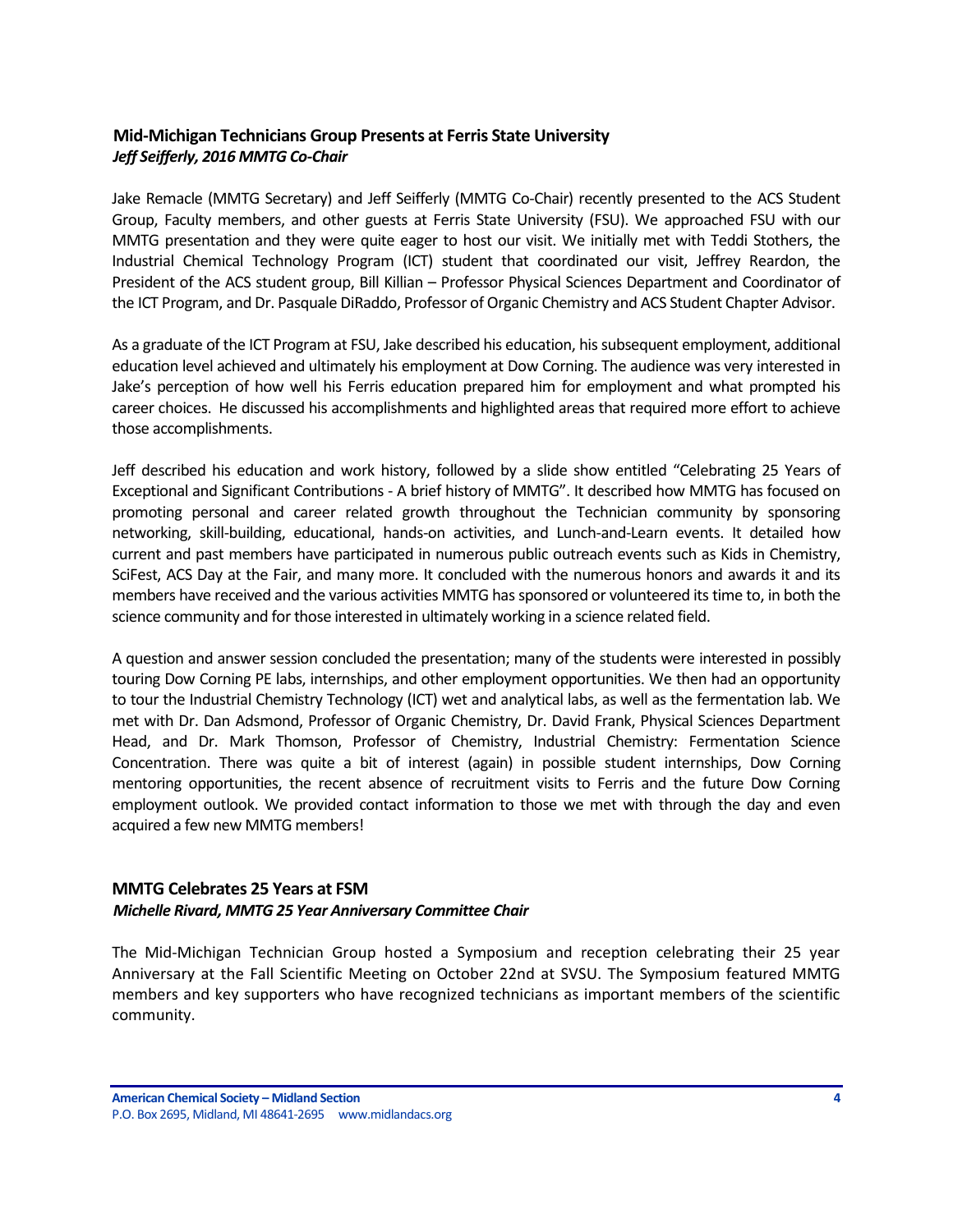Skip Palenik, President and Founder of Microtrace, kicked off the symposium with a talk on the invaluable role of technicians in Forensic Science. He discussed how being able to apply scientific knowledge to an analysis was just as important as the technical skills that a seasoned technician brings to the table. That as technicians, we need to understand that the technical aspects cannot be separated from the underlying scientific principles. In forensic analyses, the ability to isolate and manipulate minute quantities of samples and the ability to get the most out of an instrument or technique requires understanding and the ability to apply scientific principles beyond the application of standard operating procedures.

Jeff Seifferly, founding member and current co-chair of MMTG gave a brief history of MMTG highlighting the opportunities of technical skills and leadership opportunities that MMTG has brought to their members. These opportunities have included numerous Lunch and Learns, vendor sponsored seminars, tours and networking events. He rounded out the talk drawing attention to all the public outreach and community programs that MMTG members participate in. Members have participated in a vast amount of activities. These activities include committees, programs, and service as officers at both the local and National ACS level. MMTG members have served as mentors, science coaches, chemistry ambassadors and have been and continue to be the backbone of Midland ACS award winning Kids and Chemistry Outreach programs. From Jeff's talk one can infer that volunteerism is a synonym for an MMTG member.

Volunteerism and how it helped shaped Dana Fuerst's career as an R&D technologist at the Dow Chemical Company was the focus of the subsequent talk. Dana's talk, "What Have I Gotten Myself Into?" gave a brief overview of her volunteerism and career. Starting as a student at Delta College's Chemical Technology Program and ending with her current role, as she oversees the HRT Analytical Workflow at Dow Chemical (Midland operations). She drew parallels from the skills she developed while volunteering with MMTG and other organizations to the application of these same skills which enabled her to get that next promotion or job along her career path. So, what had Dana gotten herself into? Well, according to her, she got herself into a cross-company, cross-industry, international professional network along with leadership skills, lifelong friendships, fun, the ability to see life from a different perspective, the skills to plan large scale events, and the knowledge that she is making an impact in her community.

Dr. David Baker, Associate Professor and the Chemical Technology Program Coordinator at Delta College, gave an overview of the challenges and changes the chemical technology program has undergone in the past decade under his leadership. Dr. Baker made his talk interactive by filling his presentation with trivia related either to Delta's Chem. Tech program, MMTG history or science in general. He talked about how coordinating the Chem. Tech program turned into an interesting and convoluted journey with many memorable experiences and amazing people. He also emphasized how the relationship with MMTG has strengthened and been insightful for the Delta's Chem. Tech program.

Diana Deese, an R&D Analytical Technologist with the Dow Chemical Company, gave a heartfelt talk on Change. She talked about how when we are young we can't wait for change, but as we become adults with responsibilities we resist change. Diana used her personal story to give insight into how we can better cope with change – especially when it is not self-induced. She made the audience laugh, cry, and laugh again all in under twenty minutes with her humorous anecdotes of what she did wrong, what she learned, and how it ultimately changed her. Diana wrapped up her talk with a quote, "If there are no ups and downs in your life, it means you are dead."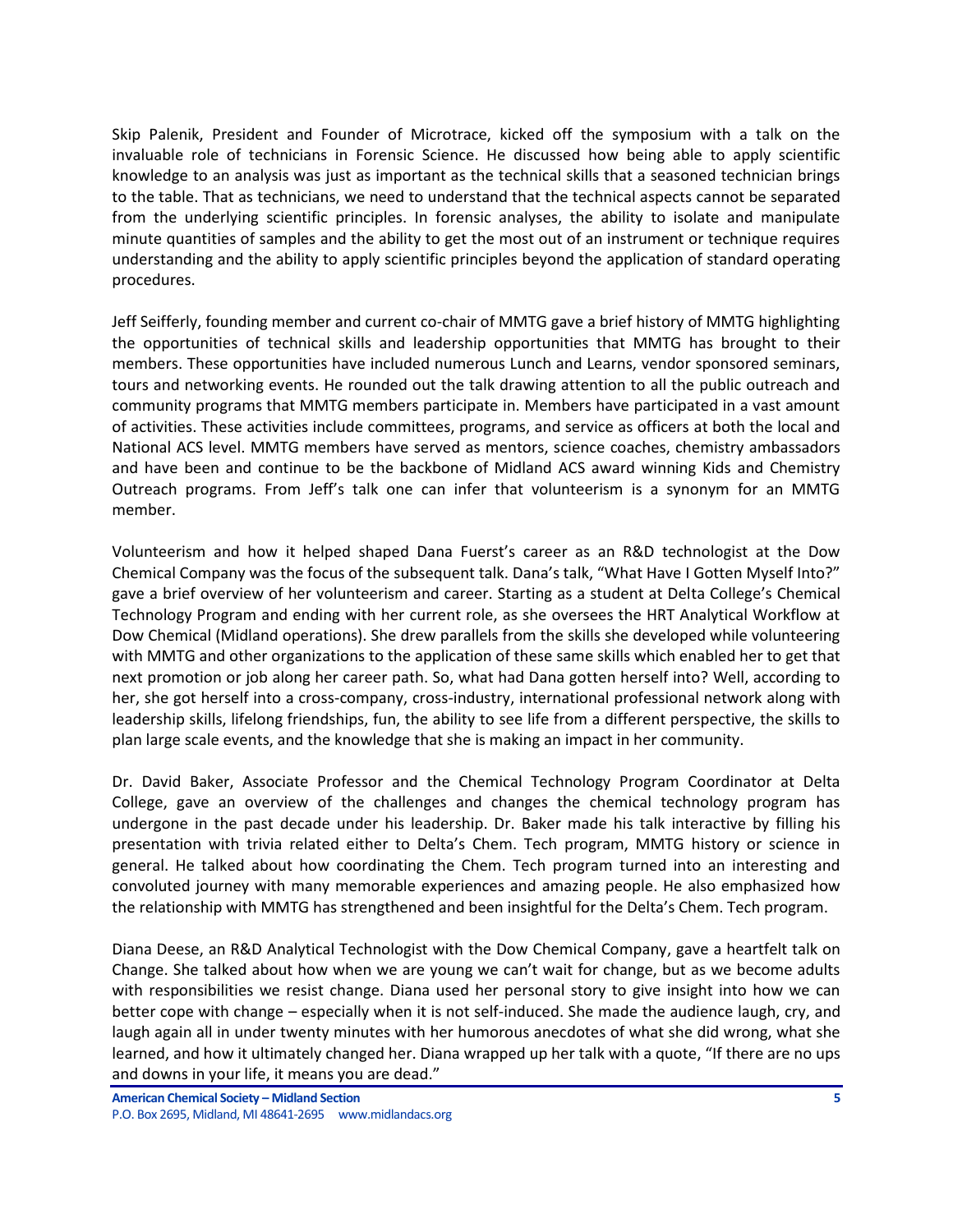Dr. Tom Lane, a retired scientist from the Dow Corning Corporation and a key supporter of MMTG over the years, wrapped up the symposium with a humorous and inspiring talk about 5,000 years of failure, learning, and teaching! He walked us through five thousand years of men and women of "Science" as they failed, learned, and taught the next generation. He gave examples of technicians/students who were the mentors of great Scientists. Dr. Lane talked about how we are influenced by our mentors and they, by theirs. He challenged us to believe as his mentors believed in him. He inspired us, by showing his chemist's tree that traced his mentorship back through the history to include great science heroes such as Perkin, Kipping, Spitzley, Lemery, Glaser, and Vallot. Dr. Lane finished his inspiring tale with his career capstone – receiving the highest level of recognition from the Open University for his contributions to the sciences and education with an honorary doctorate degree that was presented at a special ceremony in the Palais des Congres, Versailles, France in 2011. He says if it wasn't for his mentors he would never have believed and achieved so much.

MMTG officers participated in the FSM poster session by presenting 3 posters that showcased past Technician winners of the local Technician of the Year Award, Delta College Chem. Tech Student awardees, and highlighted the 14 ChemLuminary Awards MMTG has received over the course of its 25 year history for our local section. The theme of showcasing outstanding technicians continued during the networking reception hosted by MMTG. Each table highlighted 2 to 3 technicians that have won either the local or national ACS Outstanding Technician of the Year award. MMTG would like to thank all that either attended or participated in our celebration of 25 years.



(lower left to right) Dr. David Baker, Diana Deese, Dr. Tom Lane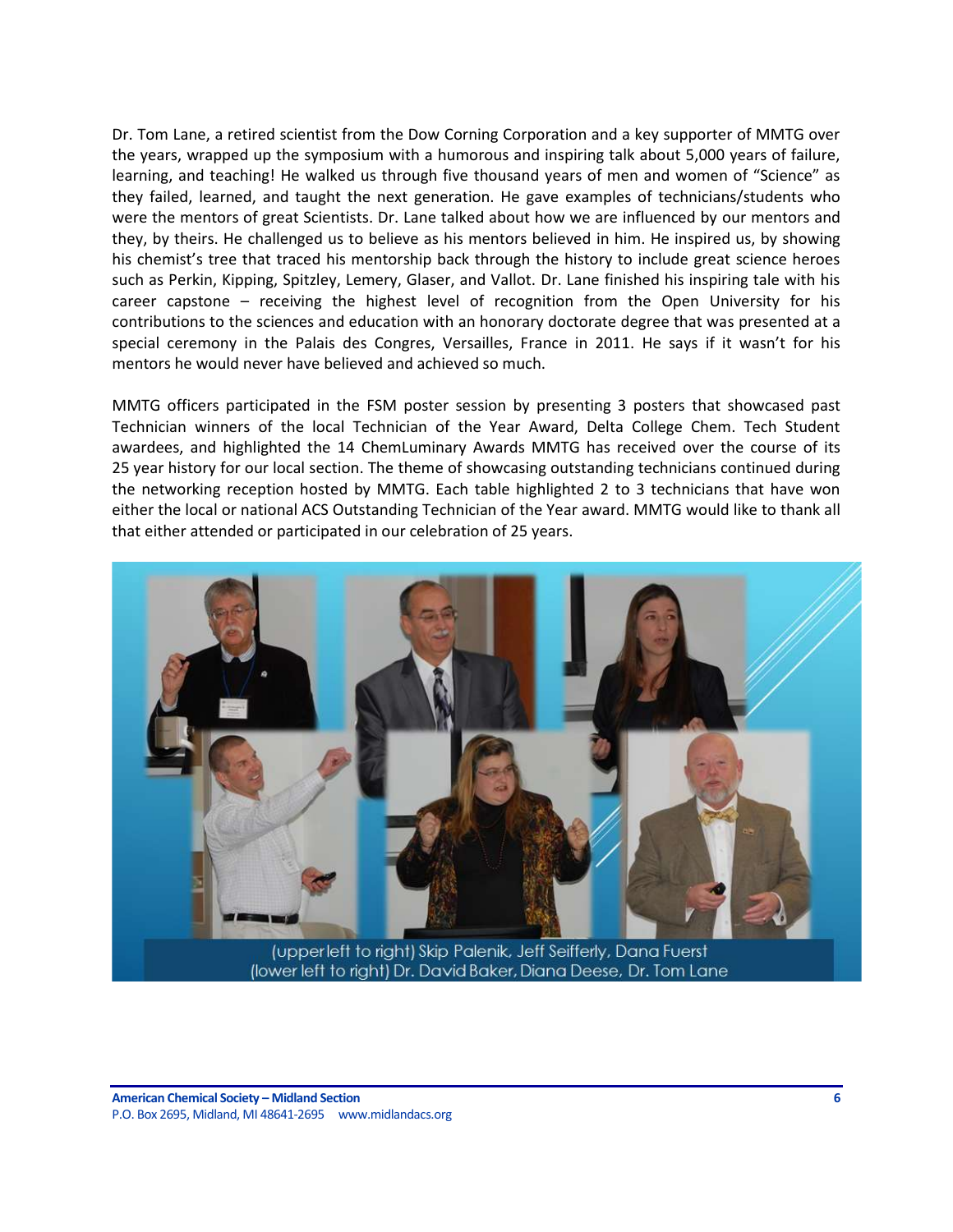## <span id="page-6-0"></span>**Call for Nominations for 2017 ACS Fellows Program** *Diana Deese, Chair, Midland Section ACS Awards Committee*

*"… a fellow is a member of a group of learned people who work together as [peers](https://en.wikipedia.org/wiki/Peer_group) in the pursuit of mutual knowledge or practice …" Wikipedia*

As Chair of the Midland Section ACS Awards Committee, I would like to make everyone aware of the ACS Fellows Program.

Although the "Fellow" designation has been adopted by many professional societies, the criteria for awarding this designation vary significantly from society to society. The ACS Fellows Program uniquely recognizes a different standard of achievement and service. Specifically, the Fellow of the American Chemical Society (ACSF) designation is awarded to a member who, in some capacity, has made exceptional contributions to the science or profession **and** has provided excellent volunteer service to the ACS community.

The purpose of the ACS Fellows Program, one component of the broader ACS Awards Program, is to recognize and honor members of the American Chemical Society for their outstanding achievements in and contributions to the science and the profession **and** for their equally exemplary service to the Society.

#### A. Nominees

- 1. Nominees for ACS Fellows must be current members (including retired and emeritus members) in good standing of the American Chemical Society.
- 2. Current members of the Fellows Selection Committee, Fellows Oversight Committee, ACS Board of Directors, and current ACS staff are not eligible to be nominees.
- 3. Former members or deceased members will not be considered as nominees for ACS Fellows. However, if a member dies after his/her name is submitted as a nominee and if that candidate is selected, he/she will be granted the Fellow designation posthumously.
- 4. Nominees, in past and present circumstances, are expected to employ and require good safety protocols and practices in their laboratories and/or work environments; uphold the highest ethical standards in their laboratories and/or work environments; and otherwise adhere to the Chemical Professional's Code of Conduct. Nominators must address this in the online nomination form.
- 5. Nomination for other awards, including national, regional, or local ACS awards, does not disqualify a member from being nominated for ACS Fellow.

## B. Nominators

- 1. Primary and secondary nominators must be current members (including retired and emeritus members) in good standing of the American Chemical Society.
- 2. Current members of the Fellows Selection Committee, Fellows Oversight Committee, ACS Board of Directors, and current ACS staff are not eligible to be primary or secondary nominators.
- 3. The primary nominator must be eligible to submit as an individual member or on behalf of a Committee, Local Section, or Technical Division. Refer to the Nomination Types section for specific eligibility requirements for primary nominators.
- 4. No more than one of the nominators (primary or secondary) may be from the same work group at the nominee's primary place of employment. If the nominee is retired, only one nominator (primary or secondary) may be from the nominee's last place of employment prior to retirement.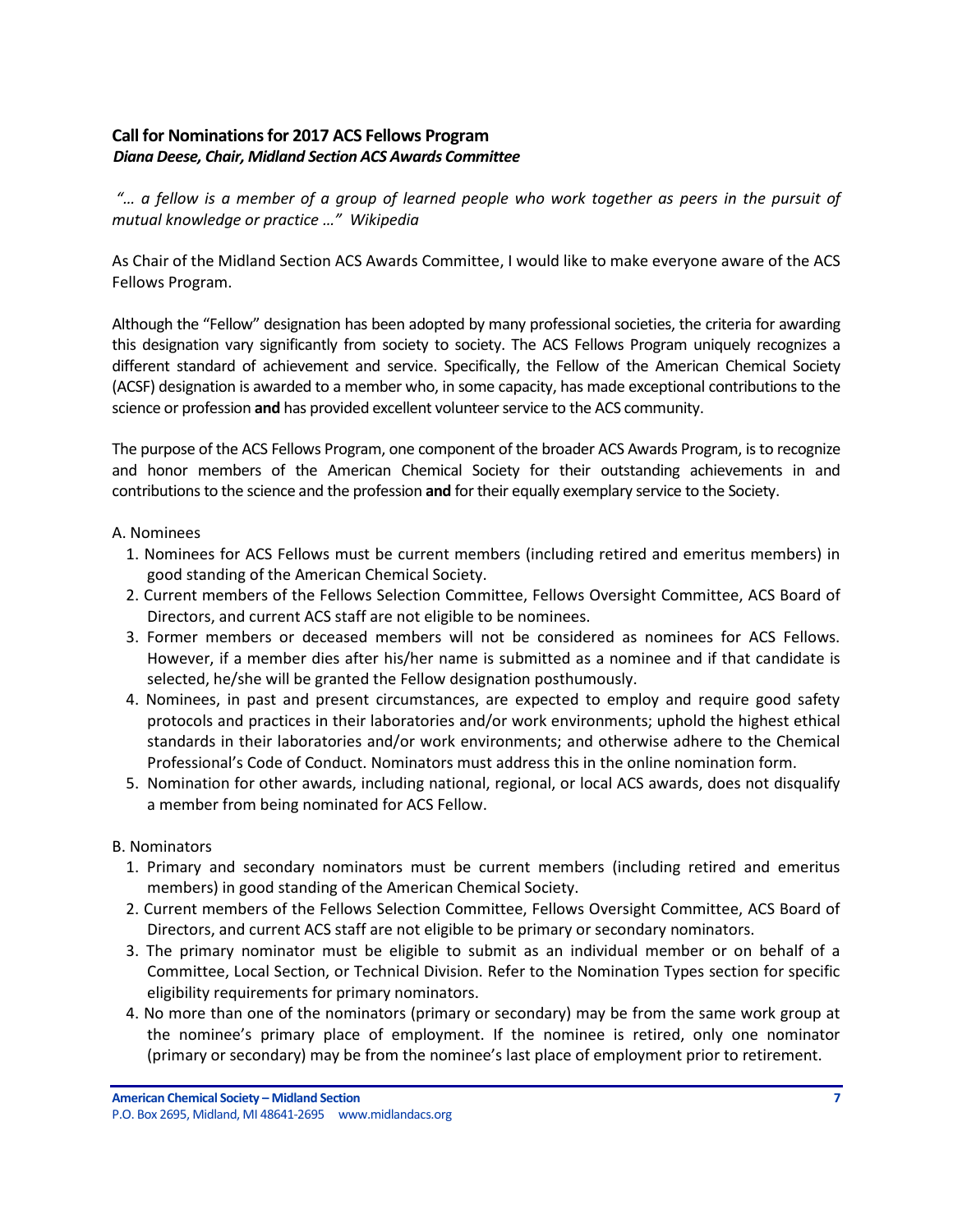5. Refer to the Nomination Types section for guidelines about serving as a nominator for more than one nomination.

For more information, see <https://www.acs.org/content/acs/en/funding-and-awards/fellows.html>

The Midland Section of the ACS is allowed two (2) nominations for ACS Fellow per year. If you know of someone who fits the criteria, or if you would like to nominate yourself, and would like to work with me to put together a nomination package, please contact me a[t dkdeese@dow.com.](mailto:dkdeese@dow.com)

As the deadline for National ACS Fellow nomination submissions is around the first of April, I need to have packets completed and sent back to me by February 1, 2017. There will be one thousand and one excuses that will pop up between now and February, … so let's get started now!

## <span id="page-7-0"></span>**Anderson Development Company Seeking Product Stewardship Manager** *Tricia Harju, Director of Human Resources, Anderson Development Company*

There is a Product Stewardship opportunity at Anderson Development Company. Essential duties include the following.

- Manage GHS/HAZCOM program. This includes SDS and label authoring and document management. Provide DOT/IATA/IMDG support.
- Manage program to comply with global product safety/chemical control regulations.
- Stay up-to-date on global product stewardship/safety regulations and company business needs. Communicate information to relevant parties including potential impact to the company.

Anderson Development Company is an award-winning, innovative specialty and custom chemical manufacturer. Anderson Development is located in Adrian, MI, within driving range of the Metro Detroit, Ann Arbor, Jackson and Toledo areas. To find out more please visit [http://www.andersondevelopment.com.](http://www.andersondevelopment.com/) Send resume with salary requirements t[o HR.Adrian@anddev.com.](mailto:HR.Adrian@anddev.com)

## <span id="page-7-1"></span>**Scholarship Committee Update**

## *Gina Malczewski, Scholarship Committee, Midland Section ACS*

Each spring in March/April ACS scholarship applications administered through the Midland Area Community Foundation are reviewed. This past year, Ray Leenhouts, Gina Malczewski, and Paul Schroll worked on the selection process for scholarships awarded under the auspices of the Midland Section of the ACS. Six students applied in 2016, and the top three applicants were awarded scholarships of \$2,000 each.

We are hoping to increase our pool of applicants for the next cycle. To qualify, a student must major in a chemistry-related field, have graduated from high school in one of our five ACS member counties (Saginaw, Bay, Midland, Gratiot, or Isabella), and be successfully studying at a college or university in Michigan. The number of scholarships and the amounts awarded are based on the fund's financial status each year.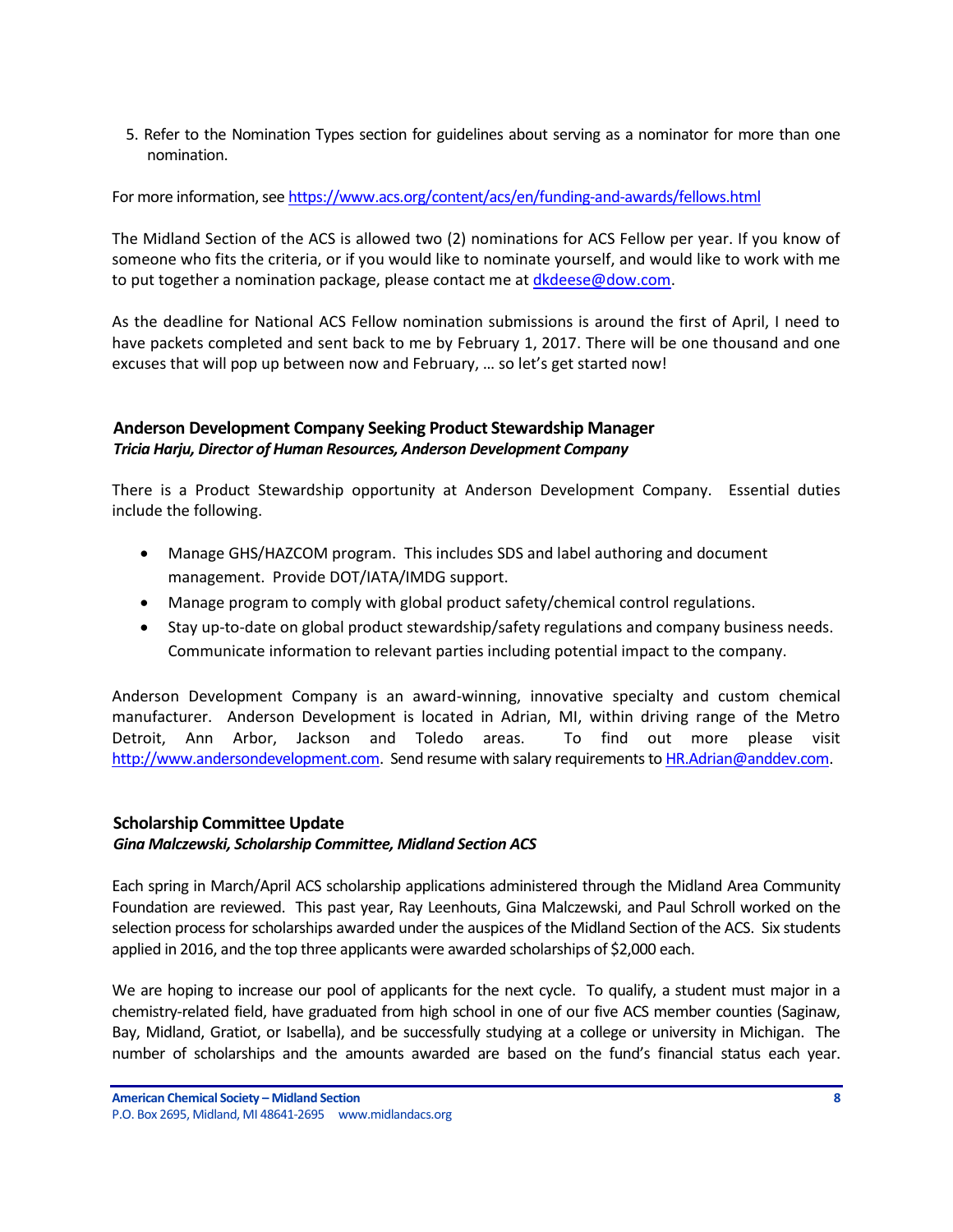Application opportunities for 2017 scholarships opened on December 1, 2016, and the details can be found at the Midland Area Community Foundation website a[t http://www.midlandfoundation.org/.](http://www.midlandfoundation.org/)

Paul Schroll is ending his tenure on the scholarship committee and we sincerely appreciate his excellent leadership over the past three years. Julie Villano, Assistant Principal at H.H. Dow High School, will assume the Scholarship Committee Chair duties beginning with the 2017 scholarship review process.

#### <span id="page-8-0"></span>**Planning for 2019 Midland Section Centennial Exhibit, Opportunities for ACS Member Involvement** *Wendell L. Dilling, Chair, Midland Section ACS Historical Exhibit Committee*

The Midland Section ACS Centennial Exhibit at the Herbert D. Doan Midland County History Center planned for 2019 is a very special occasion. It only happens once in a hundred years. Several Midland Section members have developed topics or have agreed to develop topics for this upcoming seven-month exhibit. Several other topics suggested by the planning committee need the help of additional members to develop them for the exhibit.

ACS members (present and past) who have or will develop topics and their topics are as follows:

- Bob Kohrman Formation of the Midland Section and the early years, 1919-1922. Herbert H. Dow and the Midland Section, 1898-1930. William J. Hale, the founding of the Midland Section, and Edgar C. Britton, 1876-1952. Lists of Section Chairs, Chair-Elects, Secretaries, Treasurers, Councilors, and Alternate Councilors, 1919-2019.
- Lee Smith, V.A. Stenger, F.K. Voci, and E.L. Warrick Some aspects of the history of the Midland Section, 1917-1994.
- Stan Klesney Some aspects of the history of the Midland Section, 1919-1976.
- Wendell Dilling History of the Fall Scientific Meeting, 1945-2019. Outstanding local section award plaques and trophies, 1973-2019.
- Thomas Lane Copy of January 7, 1952, issue of *Chem. Eng. News* (Edgar Britton on cover as ACS President).
- Steve Keinath and Vickie Langer History of *The Midland Chemist*, 1964-2019.
- Gina Malczewski History of Midland Section Outreach, Students, and Kids and Chemistry programs.

Several other topics are yet to be developed. The Exhibit Committee has identified the following topics that should be included in the exhibit and need the help of additional members to develop them:

- Midland Section members who have served as ACS President or National Directors or been candidates for those offices (partially developed, 1937-2009).
- Central Regional ACS Meetings hosted by the Midland Section (partially developed, 1982-1994).
- Midland Section National Chemistry Week Celebrations (partially developed, 1987-1991).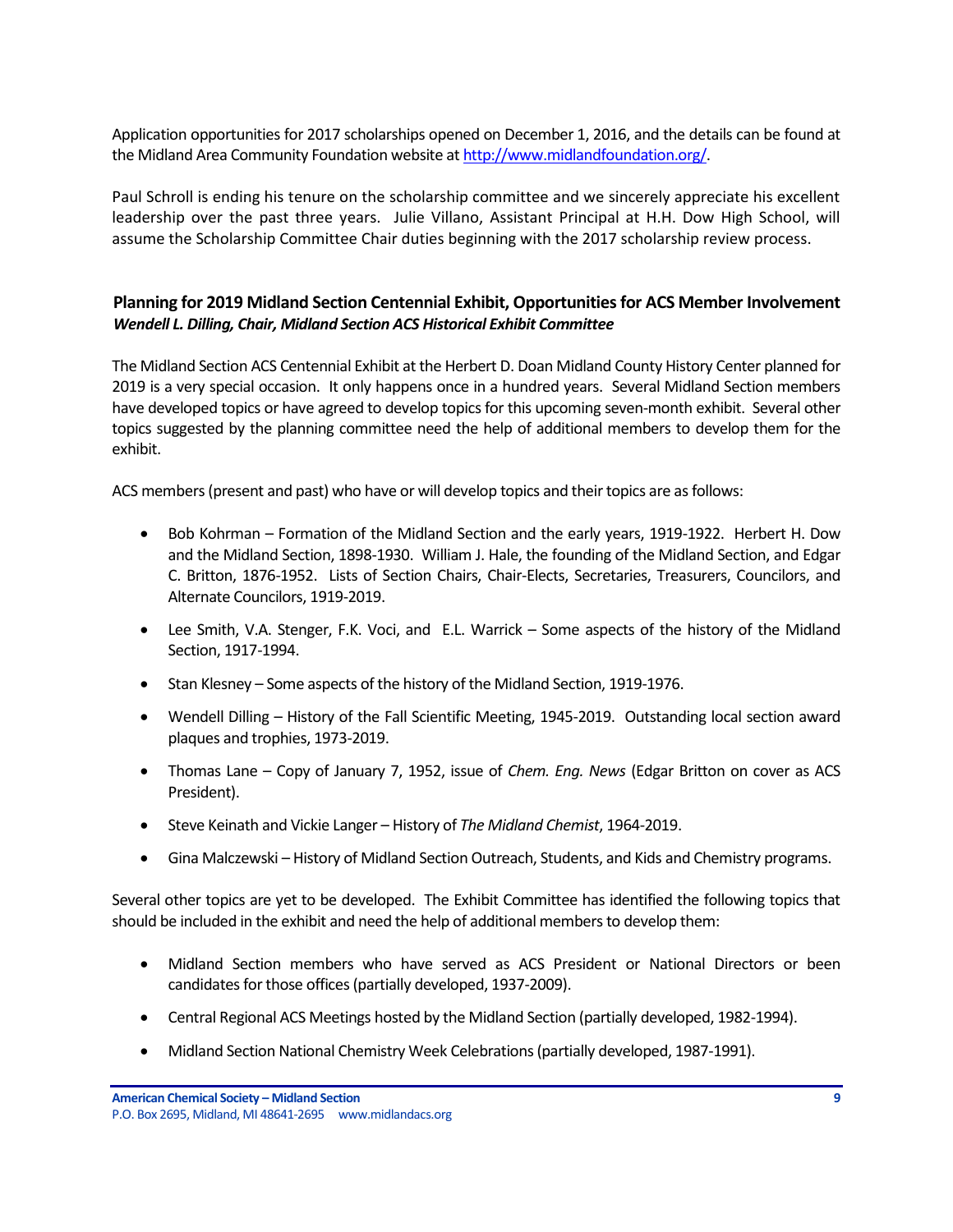- Impact of early Midland Section leaders on Midland and the world.
- How Midland Section members made the world better by their inventions and discoveries as documented by their awards and patents.
- Selected Midland Section leader's stories and related artifacts.
- Other selected significant Midland Section events.
- Photos of Midland Section officers, other members, and events.
- Original significant patents by Midland Section members.
- Other personal and Midland Section ACS awards or mementos.
- Notebook or personal journal excerpts about the Midland Section or technologies developed by Midland Section members.
- Other items related to Midland Section history in which you have a special interest.

Extensive archives of the Midland Section ACS are available in the Clarke Historical Library at Central Michigan University and are available for research.

Please contact the author [\(dilli1wl@cmich.edu](mailto:dilli1wl@cmich.edu) or 989-631-1621) with questions, or to volunteer for one or more of these topics.

## <span id="page-9-0"></span>**Support Needed for Science Clinics in Guatemala in 2017** *Gina Malczewski, Past-Chair, Midland Section ACS*

As follow-up to an ACS grant-based initiative to bring science to a school in Santa Avelina, Guatemala, last January, a small team is headed back early next year. Not only are we focusing on training HELPS-based (preK-6) school teachers to present the most curriculum-relevant experiments, but an additional local school and a neighboring adult institute will send teachers to learn how to bring hands-on learning to the Mayan population in the Ixil Triangle. These indigenous peoples were decimated by the 36-year-long civil war that ended in 1996, and they are very receptive to educational opportunities and agronomy assistance. We are also investigating an opportunity to provide a workshop at Universidad del Valle de Guatemala on the same trip.

HELPS International is a Texas-based non-religious organization with programs that bring medical, educational, and agricultural support to this area in a way that requires commitment by the recipients. HELPS also sponsors teams that build energy-efficient stoves and install water filters in the homes of families that pay based on their abilities.

If you are interested in supporting this effort financially, please send a donation to the **HELPS Science Fund** at the **Midland Area Community Foundation** (76 Ashman Circle, Midland, MI 48640). Any and all contributions are helpful. We will be purchasing science equipment like vials and graduated cylinders, thermometers and stopwatches, while also instructing with locally-available inexpensive items. All funds will go toward supply costs.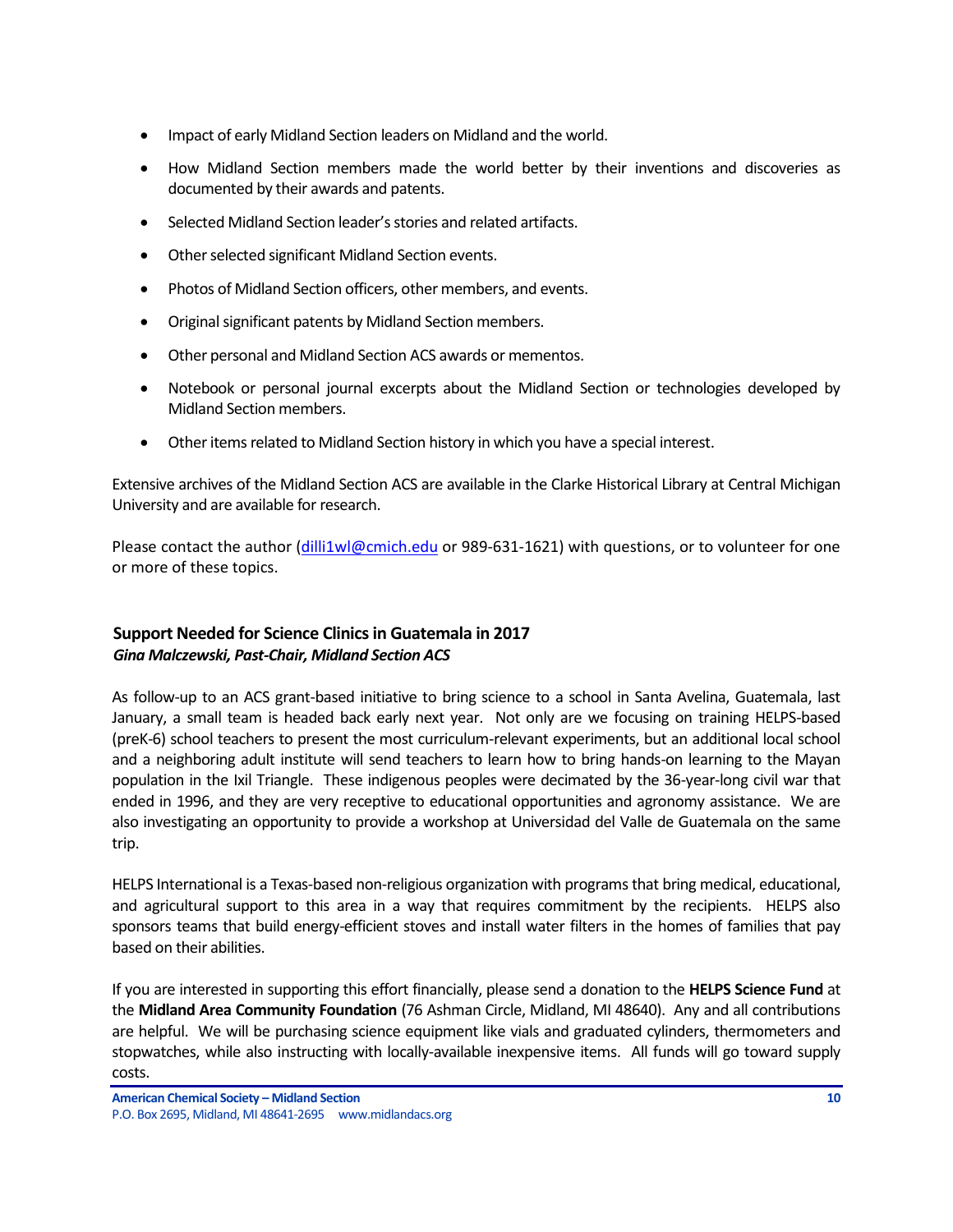I am happy to send pictures and a small summary after the trip to anyone who would like to know more about the results of this effort. And, I am very happy to answer any questions that you may have. Please contact me a[t reginamalczewski@gmail.com.](mailto:reginamalczewski@gmail.com)



## <span id="page-10-0"></span>**In Past Issues of** *The Midland Chemist Wendell L. Dilling, Director and Historian, Midland Section ACS*

#### **50 Years Ago**, *The Midland Chemist* **1966**, *3*, No. 6 (Dec.), 4.

In *The Professional Chemist, Participation at Scientific Meetings* by L. I. Peterson, P. R. Committee: "Perhaps the biggest dilemma facing the professional chemist today is the problem of keeping abreast of advancements being made in the science or even just in his field of specialization. One weapon available to the chemist to combat "technical obsolescence" is attendance at and participation in scientific meetings. To provide this mechanism for self improvement, the Midland Section cosponsors along with the local chemical companies an annual Fall Scientific Meeting. Attendance figures revealed that 50-55% of the local members were present at this year's meeting. They are to be commended."

#### **40 Years Ago**, *The Midland Chemist* **1976**, *13*, No. 9, 17.

In *American Chemistry Before 1876* by Donald R. Peterson: "The coincidental celebration in 1976 of the Centennial of the American Chemical Society and the Bicentennial of our country suggests the obvious question, what of chemical interest happened in America between 1776 and 1876?

There was no real chemical industry in pre-Revolutionary days, but war and the British naval blockade brought an immediate need for black powder and its important compe(o)nent saltpeter (potassium nitrate). The Continental Congress established premiums to induce its manufacture, and also established a model saltpeter factory in Philadelphia. Several other factories were built in Pennsylvania and Massachusetts, and by the time of the British capitulation, the new country was self sufficient in gunpowder manufacture. The American chemical industry was born."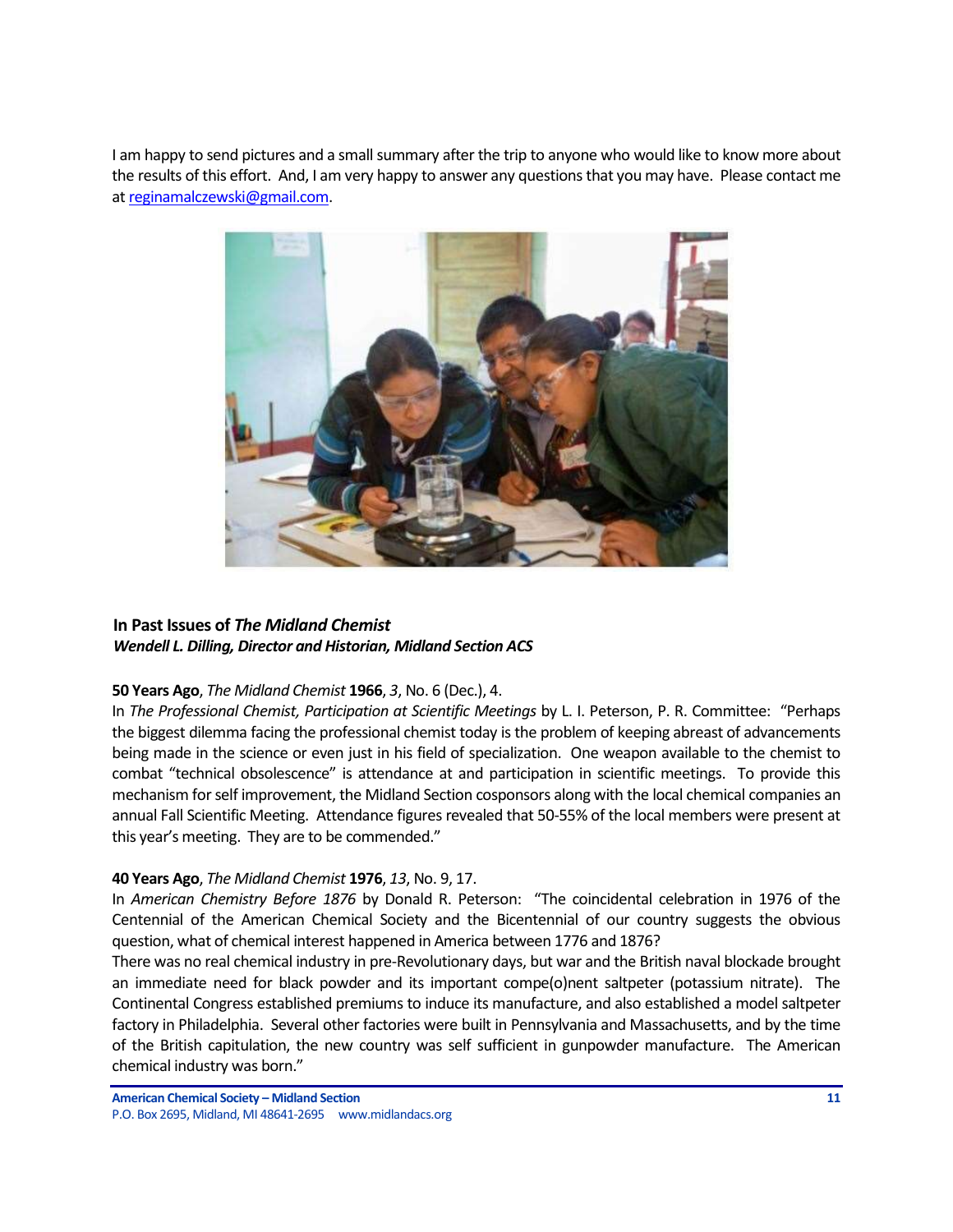#### **30 Years Ago**, *The Midland Chemist* **1986**, *23*, No. 8, 4.

In *Pruitt Gets National ACS Award*: "Malcolm E. Pruitt has been named as the 1986 recipient of the Earle B. Barnes Award for Leadership in Chemical Research Management, a national ACS award.

When Pruitt retired from Dow Chemical Co. in 1980, Dow in recognition of his leadership qualities, management skills, and many contributions in research and development renamed its central research complex in Midland, the M.E. Pruitt Research Center. This honor marked the end of a 38-year career at Dow during which time he went from research chemist, and later director of research and development, in the Texas division to director of R&D for Dow Chemical U.S.A., in 1971, to vice president of Dow Chemical Co. in 1975 and director of R&D in 1978. The 16 patents held by Pruitt are testimony to his valuable contributions."

#### **20 Years Ago**, *The Midland Chemist* **1996**, *33*, No. 9, 3.

In *From the Chair …..* by Thomas Lane, Chairman, Midland Section (graphic by THL….. still no photograph): "… I wish that I could claim some of the credit for this outstanding year, but all of the credit belongs to you, the membership. Without your interest, commitment, and perspiration we would not have been able to achieve the lofty goals which we have obtained. I hope that you will show the same degree of loyalty and commitment to our new Chair, Prof. Joan Sabourin. Joan has a challenging year ahead, with the Central Regional Meeting, Dow's 100th Anniversary Celebration, and the other events that the Section manages during the course of a year. …."

#### **10 Years Ago**, *The Midland Chemist* **2006**, *43*, No. 6, 11.

In *Midland Section Participates in Educator's Open House* by Dee Strand: "Our ACS Section participated in the Educator's Open House at the Midland Center for the Arts on September 28. The purpose of the event was to expose teachers and homeschoolers to all of the educational opportunities and resources available to them in the tri-county area. The event was sponsored by the Alden B. Dow Museum of Science & Art, and was free to the public. John Blizzard and Dee Strand presented a poster highlighting educational outreach activities available through our Section. They spoke with many area teachers and parents, emphasizing our Science Literacy program and other resources. … "

## <span id="page-11-0"></span>**Upcoming Dates, Events, and Other Updates**

- December 1 Application opportunities open for 2017 Midland Section ACS scholarships. Details can be found at the Midland Area Community Foundation website a[t http://www.midlandfoundation.org/.](http://www.midlandfoundation.org/)
- December 5 (6:00 7:00 PM) Thank you dinner (preceding the ACS Board meeting) for Midland Section ACS board members and committee chairs, Pizza Sam's, 102 West Main Street, Midland. RSVP for meal was requested by November 28.
- December 5 (7:00 9:00 PM) ACS Board meeting, Pizza Sam's, 102 West Main Street, Midland (in person), or via a WebEx conference call connection at [Midland Section WebEx Board Meeting,](https://meetings.webex.com/collabs/meetings/join?uuid=MDUIF3K1F2PHUAY4ZKRYDP7EXH-MIS) phone number: 866-299-7945, participant code: 9837036#. **Please note the change of venue from MCFTA to Pizza Sam's.**
- December 8 (6:30 8:00 PM) *Wine, Cheese, and Chocolate Networking* event with WCC and GLAD, Gourmet Cupcake Shoppe and Green Gourmet Café, 1908 South Saginaw Road, Midland. See event flyer on page 3. For more information or for questions, please contact Vennesa Williams at [vowilliams@dow.com.](mailto:vowilliams@dow.com)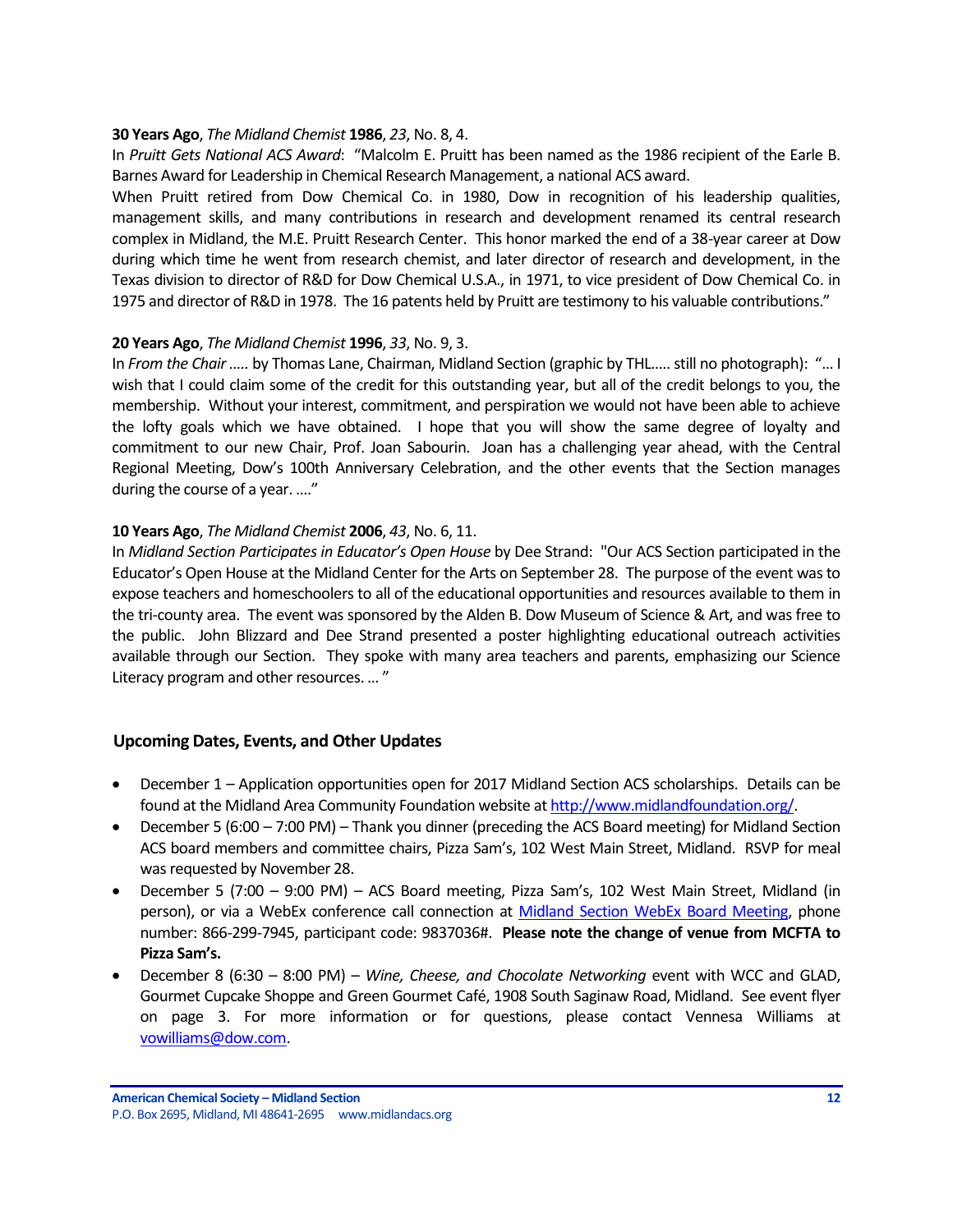- December 12 (5:00 6:30 PM) Midland Section ACS 100th Anniversary Celebration planning team meeting, MSU STEM Center (1910 West St. Andrews Road, Midland). For more information, or to volunteer, please contact Michelle Cummings a[t michelle.cummings@dowcorning.com](mailto:michelle.cummings@dowcorning.com) or 989-496-4672.
- January 9 (5:00 6:30 PM) Midland Section ACS 100th Anniversary Celebration planning team meeting, MSU STEM Center (1910 West St. Andrews Road, Midland). For more information, or to volunteer, please contact Michelle Cummings a[t michelle.cummings@dowcorning.com](mailto:michelle.cummings@dowcorning.com) or 989-496-4672.
- January 9 (tentative date) (7:00 9:00 PM) ACS Board meeting, MCFTA Board Room (in person), or via a WebEx conference call connection at [Midland Section WebEx Board Meeting,](https://meetings.webex.com/collabs/meetings/join?uuid=MDUIF3K1F2PHUAY4ZKRYDP7EXH-MIS) phone number: 866-299- 7945, participant code: 9837036#.
- February 1 **Deadline for National ACS Fellow nomination packages to be sent to Diana Deese**, Chair, Midland Section ACS Awards Committee. For more information or any questions, please contact Diana Deese a[t dkdeese@dow.com.](mailto:dkdeese@dow.com)
- February 6 (tentative date) (7:00 9:00 PM) ACS Board meeting, MCFTA Board Room (in person), or via a WebEx conference call connection at [Midland Section WebEx Board Meeting,](https://meetings.webex.com/collabs/meetings/join?uuid=MDUIF3K1F2PHUAY4ZKRYDP7EXH-MIS) phone number: 866-299- 7945, participant code: 9837036#.
- February 13 (5:00 6:30 PM) Midland Section ACS 100th Anniversary Celebration planning team meeting, MSU STEM Center (1910 West St. Andrews Road, Midland). For more information, or to volunteer, please contact Michelle Cummings a[t michelle.cummings@dowcorning.com](mailto:michelle.cummings@dowcorning.com) or 989-496-4672.
- March 6 (tentative date) (7:00 9:00 PM) ACS Board meeting, MCFTA Board Room (in person), or via a WebEx conference call connection at [Midland Section WebEx Board Meeting,](https://meetings.webex.com/collabs/meetings/join?uuid=MDUIF3K1F2PHUAY4ZKRYDP7EXH-MIS) phone number: 866-299- 7945, participant code: 9837036#.
- March 13 (5:00 6:30 PM) Midland Section ACS 100th Anniversary Celebration planning team meeting, MSU STEM Center (1910 West St. Andrews Road, Midland). For more information, or to volunteer, please contact Michelle Cummings a[t michelle.cummings@dowcorning.com](mailto:michelle.cummings@dowcorning.com) or 989-496-4672.
- April 2-6 253rd ACS National Meeting & Exposition, San Francisco, CA. For more information, see <https://www.acs.org/content/acs/en/meetings/spring-2017.html>
- April 10 (5:00 6:30 PM) Midland Section ACS 100th Anniversary Celebration planning team meeting, MSU STEM Center (1910 West St. Andrews Road, Midland). For more information, or to volunteer, please contact Michelle Cummings a[t michelle.cummings@dowcorning.com](mailto:michelle.cummings@dowcorning.com) or 989-496-4672.
- April 10 (tentative date) (7:00 9:00 PM) ACS Board meeting, Dow Science Building, Central Michigan University (in person), or via a WebEx conference call connection at [Midland Section WebEx Board](https://meetings.webex.com/collabs/meetings/join?uuid=MDUIF3K1F2PHUAY4ZKRYDP7EXH-MIS)  [Meeting,](https://meetings.webex.com/collabs/meetings/join?uuid=MDUIF3K1F2PHUAY4ZKRYDP7EXH-MIS) phone number: 866-299-7945, participant code: 9837036#.
- June 7-9 2017 Central Regional Meeting (CERM 2017), Detroit, MI. For more information, see <http://acscerm2017.sites.acs.org/>
- August 20-24 254th ACS National Meeting & Exposition, Washington, DC. For more information, see http://www.chemistryviews.org/details/event/2351921/254th ACS National Meeting Exposition.html.